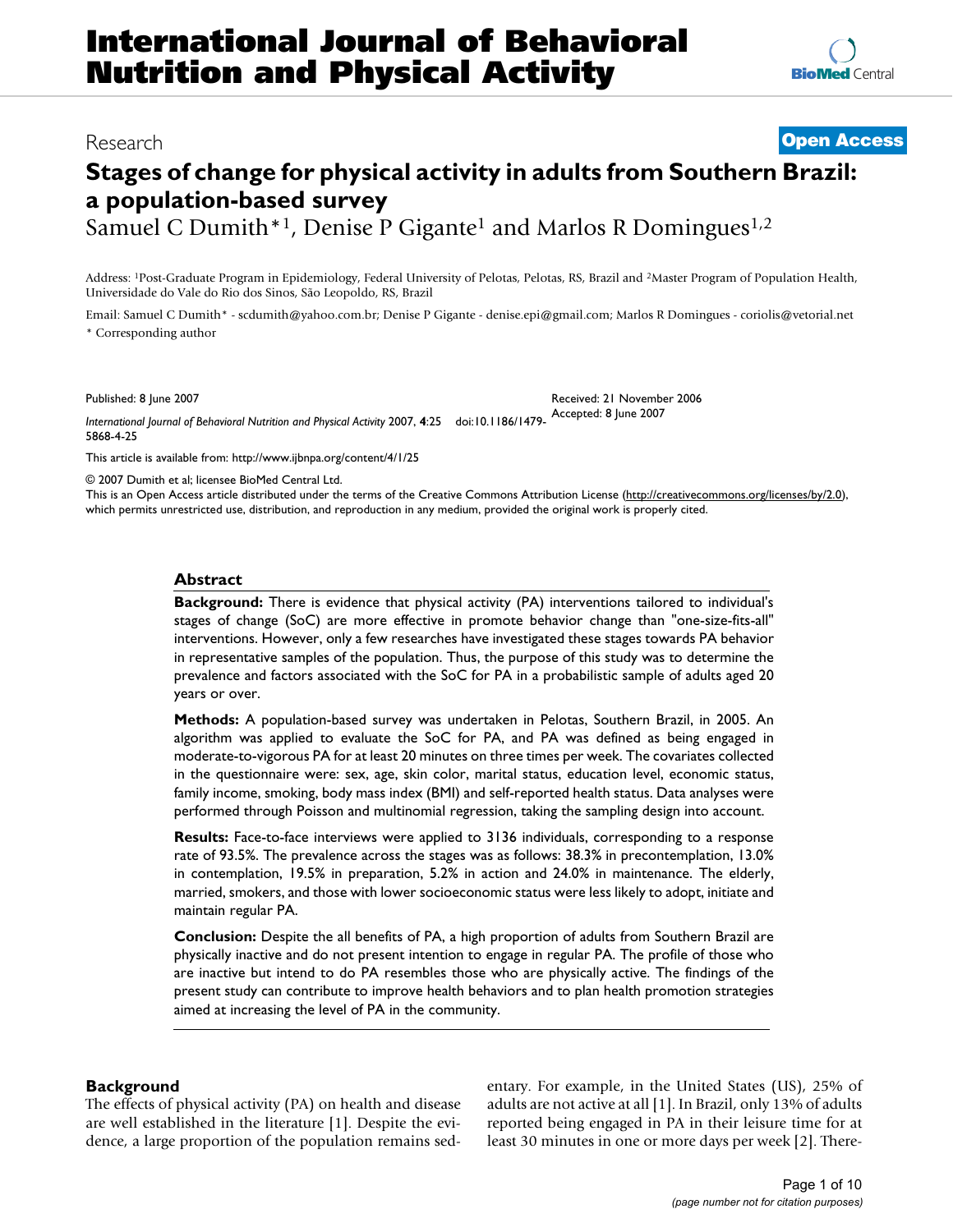fore, any effort to increase PA levels could have a large potential impact on public health.

However, PA is a complex behavior, and the incorporation of this habit cannot be summarized as an all-or-none phenomenon [3]. When attempting to design interventions, it is important to realize that the majority of the population is physically inactive and unmotivated to engage in PA. Interventions that target individuals who are ready to start a PA program are unlikely to reach large segments of the population [4]. Otherwise, some randomized controlled trials indicate that tailoring interventions to individuals' stage of change is more effective than "one-size-fits-all" interventions in promoting behavior change [5-7]. Furthermore, a systematic review of the literature published in 2006 provides support for the use of stage-matched PA interventions [8].

The stages of change (SoC), also known as stages of readiness, are the central construct of the transtheoretical model, encompassing behavior, intentional and temporal aspects of behavior change [9]. This model was introduced in the 80's with smoking cessation, and later it was expanded to several health-related behaviors, including PA. It postulates that behavior change has a dynamic nature, and that the individuals move through a series of stages in their attempts to adopt the desired behavior [10].

Assessment of the individual's SoC can provide important additional information about population receptiveness for specific health promotion strategies, and can be inexpensively and easily incorporated into health surveys. Understanding the distribution of the individuals across the SoC enables stage-matched interventions to be developed for the entire population, not only for those ready to change [11]. Nevertheless, very few researchers have investigated the prevalence and factors associated with these stages in population-based samples, especially in developing countries. In Brazil, only one study evaluated the SoC for PA, but it was undertaken among adolescents from private schools [12].

The aim of the present study was to identify the prevalence of the SoC for PA and to investigate the factors associated with each stage in a representative sample of adults from a Southern Brazilian city. In this specific population, previous studies found that 41% of adults were physically inactive [13]; women, the elderly and those with lower socioeconomic status were more likely to perceive barriers to do PA [14]; and most individuals recognize that PA is important for health [15]. The readiness for PA, however, has not been evaluated.

### **Methods**

A population-based cross-sectional study was carried out between October and December 2005. Adults aged 20 years or over of the urban area of Pelotas, a medium-sized city in Southern Brazil with approximately 320,000 urban inhabitants, were interviewed. Institutionalized individuals (living in asylums, hospitals and prisons) were excluded, as well as those unable to respond the questionnaire due to physical or mental disabilities. The study protocol was submitted and approved by the Ethics Committee of Federal University of Pelotas Medical School. A written informed consent was obtained from the study participants prior to the interview.

The sample was selected in multiple stages. First, all census tracts of the city were ordered according to monthly income of the family head [16], and 119 were randomly selected with proportionate-to-size probability. All households from these sampled census tracts were listed and systematically selected, taking into account the size of the tract (number of households). It resulted, on average, in 13 households sampled in each census tract. All residents aged 20 years or over were interviewed, and those who refused to answer the questionnaire or who were not found after at least three visits to their households, in different days and hours, were considered as non-respondents.

All variables were collected by face-to-face interviews using a standardized questionnaire. The interviewers were women, aged 18 years or older, with high school education, and were blinded to the aims of the study. They were trained for 40 hours through simulated interviews, household approaching techniques discussion, reading and explanation of the questionnaires instructions and roleplay exercises. A pilot-study, in a census tract not sampled for the study, was conducted to check the interviewers' performance and to make final adjustments in the instrument. The quality control of data collection comprised a shorter version of the questionnaire, applied by fieldwork supervisors to 10% of the sample, randomly assigned.

The outcomes consisted in the SoC for PA: precontemplation (not engaged in regular PA, and not intending to do so within the next six months); contemplation (not engaged in regular PA, but intending to do so within the next six months); preparation (not engaged in regular PA, but intending to do so within the next 30 days); action (engaged in regular PA, but for less than six months); and maintenance (engaged in regular PA for the past six months or more). The first three stages can be named preadoption, and the last two, post-adoption stages [9].

The criterion to define regular PA was to perform moderate-to-vigorous PA on three or more days per week, for at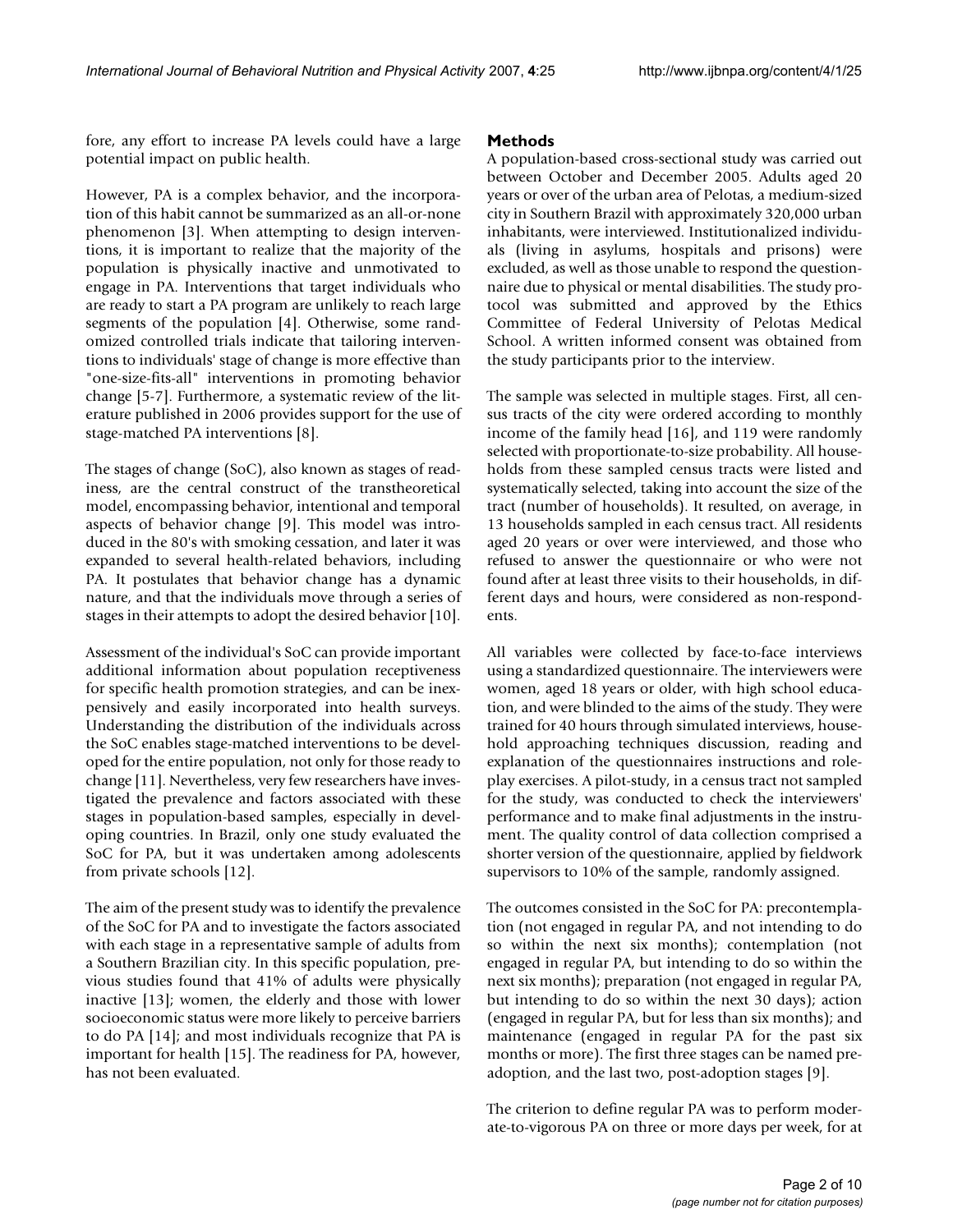least 20 consecutive minutes each day. Only intentional physical activities, such as recreational, sports and fitness activities were considered. Several tests evaluated the instrument before the beginning of data collection. Additional file 1 contains the instrument applied in this study to measure the SoC for PA.

The questionnaire included the following covariates: sex (male/female); skin color (observed by the interviewer, and classified as white or non-white); age (collected in complete years, and further grouped); marital status (living with or without a partner); education level (years of education, grouped into five groups); economic status (A, B, C, D or E), according to the Criterion of Brazilian Economic Classification [17], which considers household assets, presence of domestic servants and education level of the family head; monthly family income, collected in "Reais" (R\$) – R\$ 1.00 was equivalent to US\$ 0.44 in the data collection period – and divided into quintiles; smoking (non-smoker; former smoker or current smoker); body mass index (BMI), calculated through self-reported weight and height (in kg/m2) and categorized into four groups; and self-reported health status (excellent, very good, good, regular or poor).

Since this study was developed within a larger research on health, the sample comprised 3353 adults. The sample size obtained allowed a statistical power of 80%, with a confidence level of 95%, and precision of 1.5 percent points to detect an outcome prevalence of at least 4.0%, with a design effect of 2.0 and an increment of 10% for non-respondents. For testing of associations, the study allowed a power greater than 80% to detect associations for an outcome prevalence of at least 10%, prevalence ratio of 2.0, exposure frequency between 20 and 80%, with a design effect of 2.0 and an increment of 10% for non-respondents.

Double entry and data validation were conducted with automatic checking of amplitude and consistency by *Epi-Info* – version 6.04, and data analyses were undertaken with *Stata Statistical Software* – version 9.2. Following descriptive analyses, associations between the SoC for PA and covariates were tested through Poisson regression [18]. Crude and adjusted analyses were also conducted through multinomial regression, considering the precontemplation stage as the reference category. This statistical regression technique is proper when the outcome is polythomous, and informs the probability to be in a determinate stage according to each independent variable. In order to adjust the effect of each independent variable for possible confounders, a hierarchical model with four levels was elaborated for the multivariable analysis, and the covariates were controlled for those in the same level or in the ones above with a p-value  $\leq$  0.20 [19]. In the first level,

demographic variables (sex, skin color, age and marital status) were included; in the second level, socioeconomic variables (educational level, economic level and family income) were entered; third level included behavioral variables (smoking and BMI); and in the last level, selfreported health status was entered. All analysis took into account the design effect, defining the census tracts as the primary sampling units. All tests were two-tailed, and the significance level was 5%.

#### **Results**

Of the 3353 individuals included in the study, 3136 were interviewed, corresponding to a response rate of 93.5%. The design effect of PA was 1.9, with an intraclass correlation coefficient of 0.035.

Most individuals were women (56%), white (84%), and lived with a partner (63%). Almost 20% were older than 60 years, 25% had four years or less of education, 29% belonged to the lower economic status ("D" or "E"), 27% were current smokers, 16% were obese (BMI ≥ 30 kg/m2) and 28% perceived their own health as regular or poor. The mean age was 44 years (SD 16; range 20–104), and the mean family income was US\$ 721.00 (SD 1,086.00; median 444.00).

The distribution of individuals across the SoC for PA (Figure 1) indicates that a large proportion of individuals are inactive and do not intend to engage in PA. Among those who were not regularly active  $(n = 2220)$ , less than half (45.9%) plans to begin PA, and only about one quarter (27.5%) intents to do so in the near future (next 30 days). Among those who reported to be physically active  $(n =$ 916), almost 20% engaged in PA in the last six months.

Table 1 presents the distribution of the SoC for PA according to the covariates. The probability of being in the precontemplation stage did not differ by sex, and was higher for non-white individuals, those living with a partner and



#### **Figure 1**

Prevalence of the stages of change for physical activity in the overall sample and stratified by sex. Pelotas, Brazil, 2005.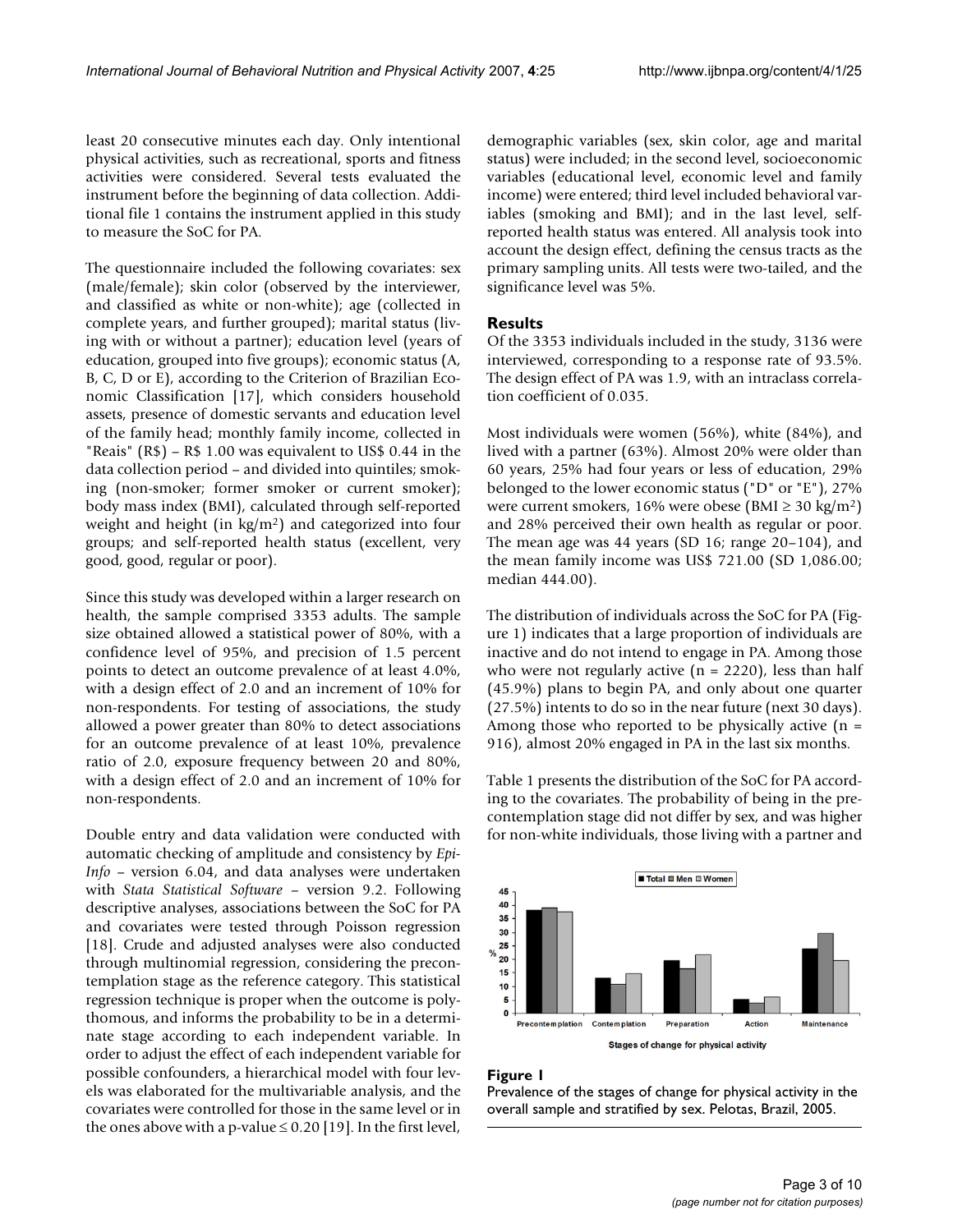| Variable                     | N     | <b>Precontemplation (%)</b> | Contemplation (%) | Preparation (%) | Action (%)     | Maintenance (%) |
|------------------------------|-------|-----------------------------|-------------------|-----------------|----------------|-----------------|
| Sex                          |       | $p = 0.5*$                  | $p = 0.002*$      | $p = 0.001*$    | $p = 0.004*$   | $p < 0.001*$    |
| Male                         | 1378  | 39.0                        | 10.8              | 16.6            | 3.9            | 29.7            |
| Female                       | 1758  | 37.7                        | 14.8              | 21.7            | 6.2            | 19.6            |
| Skin color                   |       | $p = 0.03*$                 | $p = 0.5*$        | $p = 0.4*$      | $p = 0.3*$     | $p = 0.6*$      |
| White                        | 2634  | 37.3                        | 13.3              | 19.7            | 5.4            | 24.3            |
| Non-white                    | 502   | 43.2                        | 11.8              | 17.9            | 4.2            | 22.9            |
| Age (years)                  |       | $p < 0.001$ **              | $p < 0.001$ **    | $p = 0.01$ **   | $p < 0.001$ ** | $p = 0.9**$     |
| $20 - 29$                    | 747   | 27.2                        | 16.1              | 20.6            | 8.0            | 28.1            |
| 30-39                        | 6 I I | 38.6                        | 15.9              | 19.2            | 6.7            | 19.6            |
| $40 - 49$                    | 661   | 41.6                        | 11.2              | 23.8            | 3.9            | 19.5            |
| 50-59                        | 520   | 39.4                        | 12.3              | 17.3            | 3.1            | 27.9            |
| $60 - 69$                    | 342   | 40.9                        | 12.9              | 16.1            | 3.5            | 26.6            |
| $\geq 70$                    | 255   | 55.7                        | 3.9               | 14.5            | 2.8            | 23.1            |
| Marital status               |       | $p = 0.002*$                | $p = 0.2*$        | $p = 0.7*$      | $p = 0.2*$     | $p = 0.05*$     |
| Without a partner            | 1168  | 34.4                        | 13.9              | 19.8            | 5.9            | 26.0            |
| With a partner               | 1968  | 40.6                        | 12.5              | 19.3            | 4.7            | 22.9            |
| Education level (years)      |       | $p < 0.001$ **              | $p < 0.001$ **    | $p < 0.001$ **  | $p < 0.001$ ** | $p < 0.001$ **  |
| 0                            | 209   | 59.3                        | 5.7               | 16.3            | 1.9            | 16.8            |
| $ -4$                        | 574   | 53.1                        | 11.7              | 12.4            | 2.8            | 20.0            |
| $5 - 8$                      | 1005  | 45.7                        | 2.1               | 18.4            | 4.7            | 9.1             |
| 9–1 I                        | 824   | 26.8                        | 15.8              | 21.6            | 6.7            | 29.1            |
| $\geq$ 12                    | 522   | 17.4                        | 14.9              | 27.2            | 7.7            | 32.8            |
| Economic status <sup>†</sup> |       | $p < 0.001$ **              | $b = 0.1**$       | $p < 0.001$ **  | $p < 0.001$ ** | $p < 0.001$ **  |
|                              | 161   | 15.5                        | 14.3              | 23.6            | 9.9            | 36.7            |
| A (wealthiest)<br>в          | 824   | 26.2                        | 14.4              | 24.2            | 7.4            | 27.8            |
| C                            | 1295  | 41.3                        | 12.9              | 18.3            | 4.5            | 23.0            |
| D                            | 762   | 50.4                        | 11.4              | 16.2            | 3.0            | 19.0            |
| E                            | 73    |                             | 12.3              |                 | 4.1            |                 |
|                              |       | 47.9                        |                   | 11.0            |                | 24.7            |
| Family income (quintiles)    |       | $p < 0.001$ **              | $p = 0.04$ **     | $p = 0.007**$   | $p = 0.02**$   | $p < 0.001$ **  |
| I (lower)                    | 577   | 48.0                        | 10.2              | 16.5            | 5.2            | 20. I           |
| 2                            | 621   | 47.8                        | 11.4              | 18.7            | 3.4            | 18.7            |
| 3                            | 676   | 38.8                        | 15.4              | 17.6            | 3.8            | 24.4            |
| 4                            | 581   | 34.9                        | 13.3              | 20.7            | 6.0            | 25.1            |
| 5                            | 660   | 23.7                        | 14.2              | 23.5            | 7.4            | 31.2            |
| Smoking                      |       | $p < 0.001*$                | $p = 0.3*$        | $p = 0.05*$     | $p = 0.09*$    | $p < 0.001*$    |
| Non-smoker                   | 1634  | 33.8                        | 13.5              | 20.6            | 6.1            | 26.0            |
| Former smoker                | 664   | 36.9                        | 11.3              | 19.9            | 3.9            | 28.0            |
| Current smoker               | 838   | 48.I                        | 13.5              | 16.8            | 4.4            | 17.2            |
| BMI $(kg/m2)‡$               |       | $p = 0.001**$               | $p = 0.08**$      | $p < 0.001$ **  | $p = 0.7**$    | $p = 0.3**$     |
| < 18.5                       | 75    | 62.6                        | 14.7              | 6.7             | 2.7            | 13.3            |
| 18.5 a 24.9                  | 1393  | 39.3                        | 11.9              | 17.7            | 5.5            | 25.6            |
| 25.0 a 29.9                  | 1092  | 34.6                        | $13.8$            | $21.4$          | $4.7\,$        | 25.5            |
| $\geq 30.0$                  | 47 I  | 34.4                        | 15.1              | 24.6            | 5.9            | 20.0            |
| Self-reported health status  |       | $p < 0.001$ **              | $p = 0.2$ **      | $p = 0.4**$     | $p = 0.02**$   | $p < 0.001**$   |
| <b>Excellent</b>             | 412   | 27.7                        | 11.4              | 19.9            | 4.8            | 36.2            |
| Very good                    | 419   | 27.0                        | 13.1              | 20.3            | 9.1            | 30.5            |
| Good                         | 1428  | 40.3                        | 13.0              | 19.5            | 4.7            | 22.5            |
| Regular                      | 723   | 44.0                        | 13.5              | 19.5            | 4.7            | 18.3            |
| Poor                         | 154   | 52.6                        | 14.9              | 15.6            | 2.0            | 14.9            |
| Total                        | 3136  | 38.3                        | 13.0              | 19.5            | 5.2            | 24.0            |

**Table 1: Sample distribution and prevalence of the stages of change for physical activity according to the covariates§. Pelotas, Brazil, 2005.**

§ Percent values in the rows must add 100%.

† Criterion of Brazilian Economic Classification [17].

‡ BMI had 3.3% of missing values; the other variables had less than 1%.

\* Wald test for heterogeneity.

\*\* Wald test for linear trend.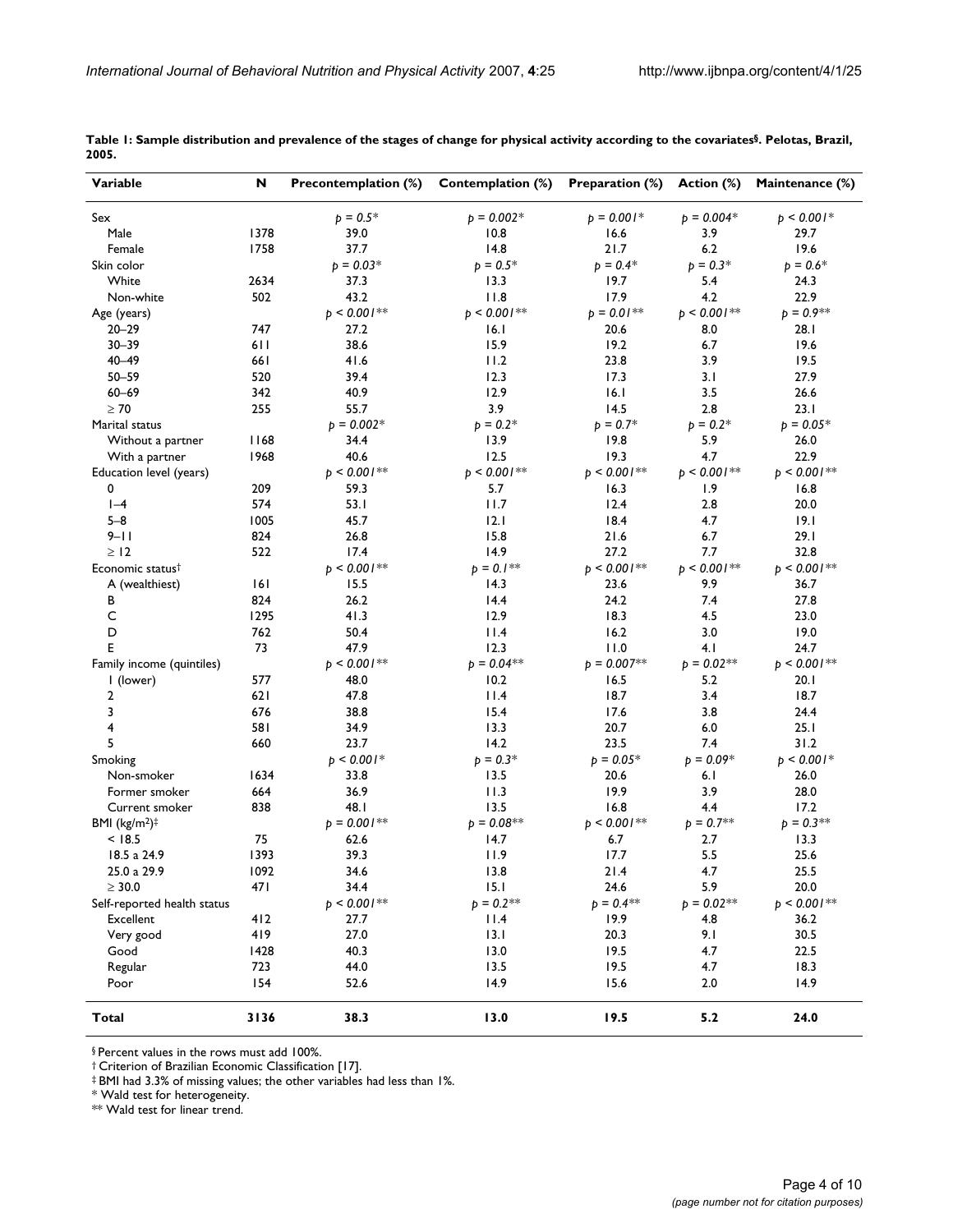for current smokers, compared to their counterparts. Moreover, this probability increased with age, and decreased with education level, economic status, family income, BMI and self-reported health status.

The likelihood to adopt PA (individuals in the contemplation or preparation stage) was higher for women, increased with education level, economic status and family income, and decreased with age. Skin color, marital status and self-reported health status were not associated with these stages. Prevalence of the preparation, but not of the contemplation stage, was lower for current smokers, compared to non-smokers and former smokers, and a positive association with BMI was observed.

The probability to initiate (action stage) or to maintain (maintenance stage) PA increased with education level, economic status, family income and self-reported health status. Prevalence of the action stage was higher for women, and decreased with age. In the maintenance stage, men and non-smokers or former smokers were more frequent than women and current smokers, respectively. Skin color, marital status and BMI were not associated with the post-adoption stages.

Considering the crude multinomial analysis (Table 2), women presented a higher probability to be in the contemplation, preparation and action stage, compared to the precontemplation stage. On the other hand, men were more likely to be in the maintenance stage. Skin color was not statistically associated with the SoC for PA, although the prevalence ratios were higher for white subjects. Age was inversely associated with the SoC for PA, that is, the younger and middle aged adults were more likely to be in a further stage compared to the precontemplation stage. The same finding was observed for individuals without a partner, with exception for the preparation stage that was not associated with marital status. Education level, economic status and family income showed a similar trend, with a positive association across all the stages, compared to the reference stage. Non-smokers were more likely than smokers to be in a stage beyond the precontemplation; former smokers present a higher probability to be in the preparation and in the maintenance stage than smokers. The probability to be in the contemplation and in the preparation stage was higher among obese individuals  $(BMI > 30 \text{ kg/m}^2)$ , compared to individuals with normal BMI ( $<$  25 kg/m<sup>2</sup>). No associations were found between BMI and action or maintenance stages. Finally, those individuals who perceived their health as excellent or very good were more likely to be in a further SoC for PA, compared to those that perceived their health as regular or poor.

When the covariates were analyzed in a multivariable model (Table 3), small changes occurred. Concerning economic status, its effect on contemplation and maintenance stages was no longer significant. The same finding was observed between family income and the preparation and action stages. This failing effect can be explained by the colinearity among these two socioeconomic variables. In the adjusted analysis, smoking remains associated only with the preparation and the maintenance stages. Another change is related to the positive association between BMI and the action stage that was not observed in the crude analysis. Self-reported health status remains positively associated only with the maintenance stage after controlling for the other variables in the adjusted model.

#### **Discussion**

The present study investigated the prevalence and factors associated with the SoC for PA in a representative sample of adults from Southern Brazil. Results showed that 38.3% were in precontemplation, 13.0% were in contemplation, 19.5% were in preparation, 5.2% were in action and 24.0% were in maintenance.

Some strengths of the study can be listed. First, to the authors' knowledge, this is the first population-based study to investigate the SoC for PA and associated factors in Brazilian adults. Most studies on this issue were conducted in developed countries and with specific populations [20]. Second, the study had a high response rate (93.5%), which assures a good estimative of the data distribution in the population. Third, since the effect of sampling design was the same as estimated a priori, it is unlikely to have affected the study precision. Fourth, the interviewers were extensively trained for the questionnaires application and were not aware of the purposes and hypothesis of the study. Finally, PA was defined in terms of frequency, duration and intensity, as recommended by Reed et al. [21].

On the other hand, some limitations may have affected the results of this study. One of them lies in the validation of the instrument used, which was translated and adapted to the population context. Nevertheless, there are reasons to believe that this stage algorithm is valid, because significant differences were found between individuals classified into different stages, attaining a requirement of this model [22]. Previous studies demonstrated that the SoC algorithm have a good-to-excellent reliability [23]. Moreover, the construct validity of the SoC algorithm is broadly supported in literature [24,25].

Influence of seasonality on PA is another aspect to be considered. As the level and the motivation to engage in PA tend to increase in spring and summer [26], and the present study was undertaken in spring, the prevalence of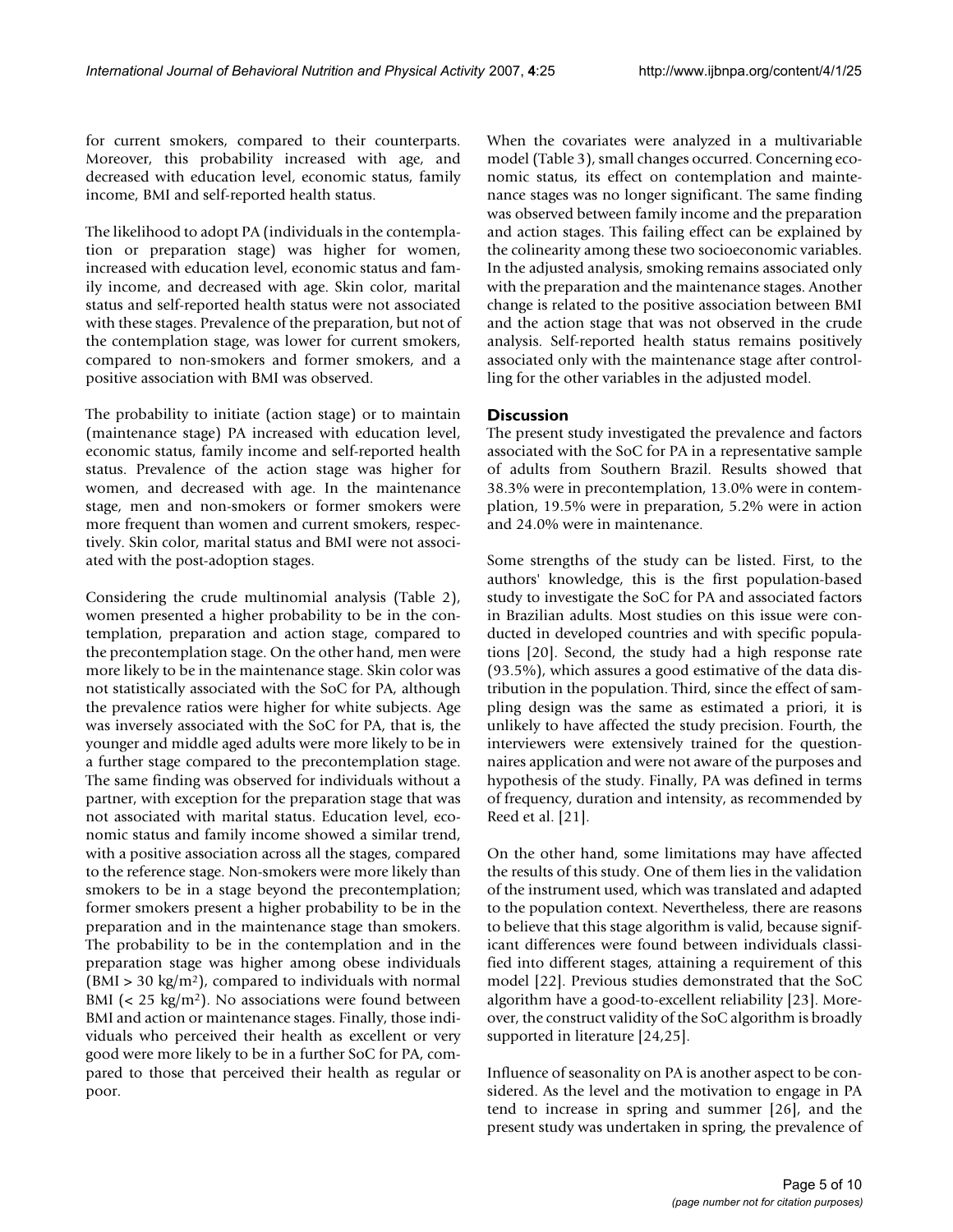| Variable                     | N    | <b>Contemplation PR (95%CI)</b> | <b>Preparation PR</b><br>(95%CI) | Action PR (95%CI)   | <b>Maintenance PR</b><br>(95%CI) |
|------------------------------|------|---------------------------------|----------------------------------|---------------------|----------------------------------|
| Sex                          |      | $p = 0.002*$                    | $b = 0.005*$                     | $b = 0.005*$        | $p < 0.001*$                     |
| Male                         | 1378 | $0.71(0.57 - 0.88)$             | $0.54(0.60 - 0.91)$              | $0.60(0.42 - 0.86)$ | $1.46$ (1.23–1.74)               |
| Female                       | 1758 | 1.00                            | 1.00                             | 1.00                | 1.00                             |
| Skin color                   |      | $p = 0.176*$                    | $p = 0.120*$                     | $p = 0.135*$        | $p = 0.172*$                     |
| White                        | 2634 | $1.31(0.89 - 1.93)$             | $1.27(0.91 - 4.73)$              | 1.48(0.882.48)      | $1.23(0.91 - 1.64)$              |
| Non-white                    | 502  | 1.00                            | 1.00                             | 1.00                | 1.00                             |
| Age (years)                  |      | $b < 0.001$ **                  | $b < 0.001$ **                   | $p < 0.001$ **      | $p = 0.011**$                    |
| $20 - 39$                    | 1358 | $2.58$ (1.75-3.81)              | $1.89(1.39 - 2.58)$              | $3.42$ (1.95-5.99)  | $1.41(1.06 - 1.88)$              |
| $40 - 59$                    | 18   | $1.50(1.03 - 2.18)$             | $1.58(1.18-2.11)$                | $1.30(0.71 - 2.37)$ | $1.07(0.82 - 1.40)$              |
| $\geq 60$                    | 597  | 1.00                            | 1.00                             | 1.00                | 1.00                             |
| Marital status               |      | $p = 0.008*$                    | $b = 0.070*$                     | $p = 0.027*$        | $p = 0.007*$                     |
| Without a partner            | 1168 | $1.30(1.07 - 1.58)$             | $1.21(0.98 - 1.49)$              | $1.48(1.05 - 2.08)$ | $1.34(1.09 - 1.66)$              |
| With a partner               | 1968 | 1.00                            | 1.00                             | 1.00                | 1.00                             |
| Education level (years)      |      | $b < 0.001***$                  | $b < 0.001***$                   | $p < 0.001$ **      | $b < 0.001**$                    |
| $0 - 4$                      | 783  | 1.00                            | 1.00                             | 1.00                | 1.00                             |
| $5 - 8$                      | 1005 | $1.44$ (1.08-1.94)              | $1.65$ (1.23–2.21)               | $2.20(1.16-4.18)$   | $1.20(0.93 - 1.54)$              |
| $9 - 11$                     | 824  | $3.19(2.28 - 4.48)$             | $3.29(2.38 - 4.56)$              | $5.34(2.90 - 9.84)$ | $3.11(2.30-4.19)$                |
| >12                          | 522  | $4.66$ (3.04-7.12)              | $6.38(4.32 - 9.41)$              | 9.43 (4.68–18.98)   | 5.37 (3.62–7.97)                 |
| Economic status <sup>†</sup> |      | $b < 0.001**$                   | $b \leq 0.001$ **                | $b < 0.001**$       | $b \leq 0.001**$                 |
| A/B (wealthiest)             | 985  | $2.57(1.83 - 3.62)$             | $3.15(2.29 - 4.32)$              | $5.15(3.21 - 8.26)$ | $3.07(2.25 - 4.19)$              |
| C                            | 1295 | $1.36(0.99 - 1.88)$             | $1.42$ (1.07-1.88)               | $1.75$ (1.13-2.71)  | $1.43$ (1.12–1.84)               |
| D/E                          | 835  | 1.00                            | 1.00                             | 1.00                | 1.00                             |
| Family income (quintiles)    |      | $b < 0.001***$                  | $b < 0.001***$                   | $b \leq 0.001$ **   | $b < 0.001**$                    |
| I (lower)                    | 577  | 1.00                            | 1.00                             | 1.00                | 1.00                             |
| $\mathbf{2}$                 | 621  | $1.12(0.76 - 1.65)$             | $1.14(0.83 - 1.56)$              | $0.65(0.36 - 1.19)$ | $0.93(0.67 - 1.29)$              |
| 3                            | 676  | $1.86$ (1.31-2.66)              | $1.32(0.94 - 1.87)$              | $0.92(0.52 - 1.62)$ | $1.50(1.07-2.12)$                |
| 4                            | 581  | $1.78$ (1.17-2.70)              | $1.72$ (1.18–2.51)               | $1.59(0.91 - 2.80)$ | $1.72(1.22 - 2.41)$              |
| 5                            | 660  | 2.83 (1.79-4.47)                | 2.90 (1.97-4.26)                 | $2.90(1.64 - 5.13)$ | $3.15(2.21 - 4.49)$              |
| Smoking                      |      | $p = 0.017*$                    | $b < 0.001*$                     | $p = 0.004*$        | $p < 0.001*$                     |
| Non-smoker                   | 1634 | $1.43(1.09 - 1.86)$             | $1.74(1.38-2.20)$                | $1.95(1.28 - 2.97)$ | 2.15 (1.66–2.78)                 |
| Former smoker                | 664  | $1.09(0.76 - 1.57)$             | $1.54$ (1.14-2.09)               | $1.16(0.66 - 2.02)$ | 2.13 (1.58-2.86)                 |
| Current smoker               | 838  | 1.00                            | 1.00                             | 1.00                | 1.00                             |
| BMI $(kg/m2)‡$               |      | $b = 0.011**$                   | $p < 0.001$ **                   | $p = 0.332**$       | $p = 0.734***$                   |
| < 25.0                       | 1468 | $0.68(0.48 - 0.96)$             | $0.59(0.43 - 0.81)$              | $0.76$ (0.46-1.25)  | $1.06(0.76 - 1.47)$              |
| 25.0 a 29.9                  | 1092 | $0.91(0.65 - 1.28)$             | $0.87(0.65 - 1.15)$              | $0.78(0.47 - 1.29)$ | $1.27(0.92 - 1.75)$              |
| $\geq$ 30.0                  | 471  | 1.00                            | 1.00                             | 1.00                | 1.00                             |
| Self-reported health status  |      | $p = 0.017**$                   | $b \leq 0.001$ **                | $b \leq 0.001$ **   | $b \leq 0.001**$                 |
| Excellent/very good          | 831  | $1.48$ (1.10-2.00)              | $1.78(1.31 - 2.14)$              | $2.76(1.76-4.32)$   | $3.14(2.32 - 4.25)$              |
| Good                         | 1428 | $1.07(0.79 - 1.43)$             | $1.17(0.89 - 1.54)$              | $1.26(0.78 - 2.04)$ | $1.44$ ( $1.11 - 1.87$ )         |
| Regular/poor                 | 877  | 1.00                            | 1.00                             | 1.00                | 1.00                             |
|                              |      |                                 |                                  |                     |                                  |

**Table 2: Crude multinomial analysis of the stages of change for physical activity according to the covariates§. Pelotas, Brazil, 2005.**

§ Precontemplation stage is the base-outcome.

† Criterion of Brazilian Economic Classification [17].

‡ BMI had 3.3% of missing values; the other variables had less than 1%.

\* Wald test for heterogeneity.

\*\* Wald test for linear trend.

individuals who initiated PA or who intend to do so may be overestimated. In Southern Brazil, seasons are well defined, and during spring it is common to find a growing interest towards PA, and demand for physical fitness centers is often higher. However, this effect consists of a nondifferential error, because all individuals were interviewed in the same season.

Interpretation of the associations between the SoC for PA and the covariates should consider the study design. As all variables were measured simultaneously, their interrelationship does not necessarily reflect a causal association. Nevertheless, the present study was designed to determine characteristics of individuals in each stage of change. Further, the extrapolation of the results to other populations should be made with caution. More studies from different areas of Brazil and from other developing countries are needed to know if the data can be really generalized to other settings.

The comparison of the findings is sometimes difficult, because concept of the stages, assessment formats and def-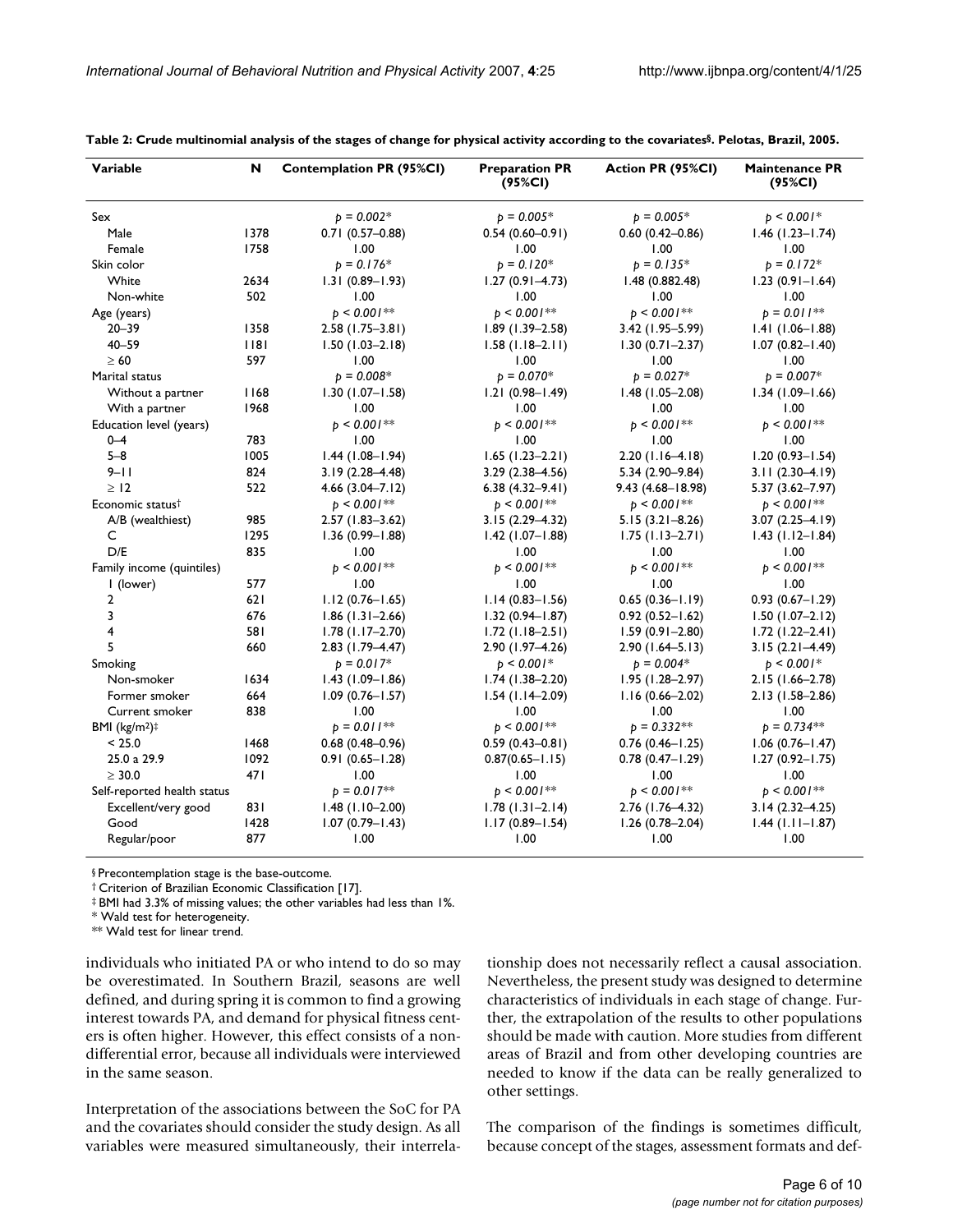|                | Level Variable               | <b>Contemplation PR (95%CI)</b> | <b>Preparation PR</b><br>(95%CI) | Action PR (95%CI)   | <b>Maintenance PR</b><br>(95%CI) |
|----------------|------------------------------|---------------------------------|----------------------------------|---------------------|----------------------------------|
| $\mathsf{I}$   | Sex                          | $p = 0.001*$                    | $p = 0.006*$                     | $b = 0.006*$        | $b < 0.001*$                     |
|                | Male                         | $0.69(0.55 - 0.86)$             | $0.75(0.61 - 0.92)$              | $0.60(0.42 - 0.86)$ | $1.51(1.27 - 1.80)$              |
|                | Female                       | 1.00                            | 1.00                             | 1.00                | 1.00                             |
| $\mathbf{I}$   | Skin color                   | $p = 0.121*$                    | $p = 0.077*$                     | $b = 0.056*$        | $p = 0.105*$                     |
|                | White                        | $1.38(0.92 - 2.06)$             | $1.33(0.97 - 1.83)$              | $1.68(0.99 - 1.85)$ | $1.28(0.95 - 1.72)$              |
|                | Non-white                    | 1.00                            | 1.00                             | 1.00                | 1.00                             |
| $\mathbf{I}$   | Age (years)                  | $p < 0.001**$                   | $p < 0.001$ **                   | $b < 0.001**$       | $p = 0.016**$                    |
|                | $20 - 39$                    | 2.73 (1.84-4.05)                | $2.01(1.47-2.76)$                | 3.89 (2.14-7.09)    | $1.39(1.05 - 1.85)$              |
|                | $40 - 59$                    | $1.58(1.08 - 2.32)$             | $1.68$ (1.25-2.26)               | $1.45(0.78 - 2.70)$ | $1.13(0.87 - 1.47)$              |
|                | $\geq 60$                    | 1.00                            | 1.00                             | 1.00                | 1.00                             |
| $\mathbf{I}$   | Marital status               | $p = 0.033*$                    | $p = 0.060*$                     | $p = 0.018*$        | $p = 0.001*$                     |
|                | Without a partner            | $1.24$ (1.02–1.51)              | $1.23(0.99 - 1.52)$              | $1.53$ (1.08-2.17)  | $1.45$ (1.17-1.78)               |
|                | With a partner               | 1.00                            | 1.00                             | 1.00                | 1.00                             |
| $\overline{2}$ | Education level (years)      | $b < 0.001**$                   | $b < 0.001**$                    | $b < 0.001$ **      | $p < 0.001$ **                   |
|                | $0 - 4$                      | 1.00                            | 1.00                             | 1.00                | 1.00                             |
|                | $5 - 8$                      | $1.13(0.83 - 1.53)$             | $1.47(1.08 - 2.01)$              | $1.51(0.78 - 2.89)$ | $1.13(0.86 - 1.48)$              |
|                | $9 - 11$                     | $1.99(1.39 - 2.86)$             | $2.54(1.73-3.71)$                | $2.23$ (1.17-4.23)  | $2.61(1.89 - 3.61)$              |
|                | > 12                         | $2.72(1.68-4.41)$               | $4.02(2.58 - 6.26)$              | 3.30 (1.59-6.84)    | $3.99(2.61 - 6.10)$              |
| $\overline{2}$ | Economic status <sup>†</sup> | $p = 0.248**$                   | $b = 0.004**$                    | $p < 0.001$ **      | $p = 0.246$ **                   |
|                | A/B (wealthiest)             | $1.35(0.85 - 2.15)$             | $1.71(1.19-2.46)$                | $3.14(1.79 - 5.51)$ | $1.29(0.85 - 1.96)$              |
|                | C                            | $0.96(0.65 - 1.42)$             | $1.06(0.78 - 1.44)$              | $1.32(0.80 - 2.18)$ | $1.03(0.77 - 1.39)$              |
|                | D/E                          | 1.00                            | 1.00                             | 1.00                | 1.00                             |
| $\overline{2}$ | Family income (quintiles)    | $b = 0.004**$                   | $b = 0.305***$                   | $b = 0.949**$       | $p < 0.001**$                    |
|                | I (lower)                    | 1.00                            | 1.00                             | 1.00                | 1.00                             |
|                | $\overline{2}$               | $1.17(0.80 - 1.72)$             | $1.21(0.89 - 1.65)$              | $0.60(0.32 - 1.12)$ | $1.02(0.73 - 1.40)$              |
|                | 3                            | $1.84$ (1.28-2.64)              | $1.19(0.83 - 1.71)$              | $0.69(0.35 - 1.36)$ | $1.44$ (1.01-2.05)               |
|                | 4                            | $1.54(1.00-2.38)$               | $1.18(0.78 - 1.78)$              | $0.75(0.38 - 1.48)$ | $1.39(0.97 - 1.99)$              |
|                | 5                            | $1.97(1.21 - 3.23)$             | $1.31(0.983 - 2.07)$             | $0.94(0.43 - 2.05)$ | $1.84$ (1.29-2.64)               |
| 3              | Smoking                      | $p = 0.760*$                    | $p = 0.034*$                     | $p = 0.449*$        | $p < 0.001*$                     |
|                | Non-smoker                   | $1.09(0.81 - 1.47)$             | $1.32(1.01 - 1.71)$              | $1.36(0.84 - 2.20)$ | $1.68$ (1.28-2.20)               |
|                | Former smoker                | $1.15(0.78 - 1.70)$             | $1.51(1.10-2.09)$                | $1.26(0.68 - 2.33)$ | $1.89(1.38 - 2.59)$              |
|                | Current smoker               | 1.00                            | 1.00                             | 1.00                | 1.00                             |
| 3              | BMI $(kg/m2)$ <sup>#</sup>   | $p < 0.001**$                   | $b < 0.001**$                    | $b = 0.039**$       | $p = 0.396**$                    |
|                | < 25.0                       | $0.54(0.37 - 0.79)$             | $0.53(0.37 - 0.76)$              | $0.52(0.29 - 0.95)$ | $0.93(0.66 - 1.32)$              |
|                | 25.0 a 29.9                  | $0.85(0.59 - 1.23)$             | $0.78(0.57 - 1.07)$              | $0.65(0.37 - 1.12)$ | $1.11(0.79 - 1.56)$              |
|                | $\geq 30.0$                  | 1.00                            | 1.00                             | 1.00                | 1.00                             |
| 4              | Self-reported health status  | $p = 0.089**$                   | $b = 0.923**$                    | $b = 0.679**$       | $p = 0.001**$                    |
|                | Excellent/very good          | $0.76(0.54 - 1.06)$             | $1.02(0.73 - 1.44)$              | $1.08(0.66 - 1.75)$ | $1.71(1.25 - 2.34)$              |
|                | Good                         | $0.72(0.53 - 0.98)$             | $0.91(0.68 - 1.23)$              | $0.83$ (0.51-1.36)  | $1.13(0.88 - 1.45)$              |
|                | Regular/poor                 | 1.00                            | 1.00                             | 1.00                | 1.00                             |

**Table 3: Adjusted multinomial analysis of the stages of change for physical activity according to the covariates§. Pelotas, Brazil, 2005.**

§ Precontemplation stage is the base-outcome.

† Criterion of Brazilian Economic Classification [17].

‡ BMI had 3.3% of missing values; the other variables had less than 1%.

\* Wald test for heterogeneity.

\*\* Wald test for linear trend.

inition of PA significantly vary between studies. The most divergent concept is related to the preparation stage. Some studies define this stage as engaging in PA but not on a regular basis, while others consider the intention to engage in PA within the next 30 days. Because the individual may be irregularly active with no intention to become regularly active, characterizing the precontemplators, in the present study, the authors chose the second definition. Moreover, some studies include another stage (relapse), which presumes that individuals regress to an earlier stage in their attempts to change behavior. But, as it is the rule, rather than the exception [27], this stage was not considered in the present study.

The assessment format used was a yes/no, instead of a five-choice format, although both formats are appropriate to classify the individuals in the stages [21]. Concerning the definition of regular PA, some studies do not specify the criteria to define it, or simply consider the intention to increase PA level, while others use the recommendation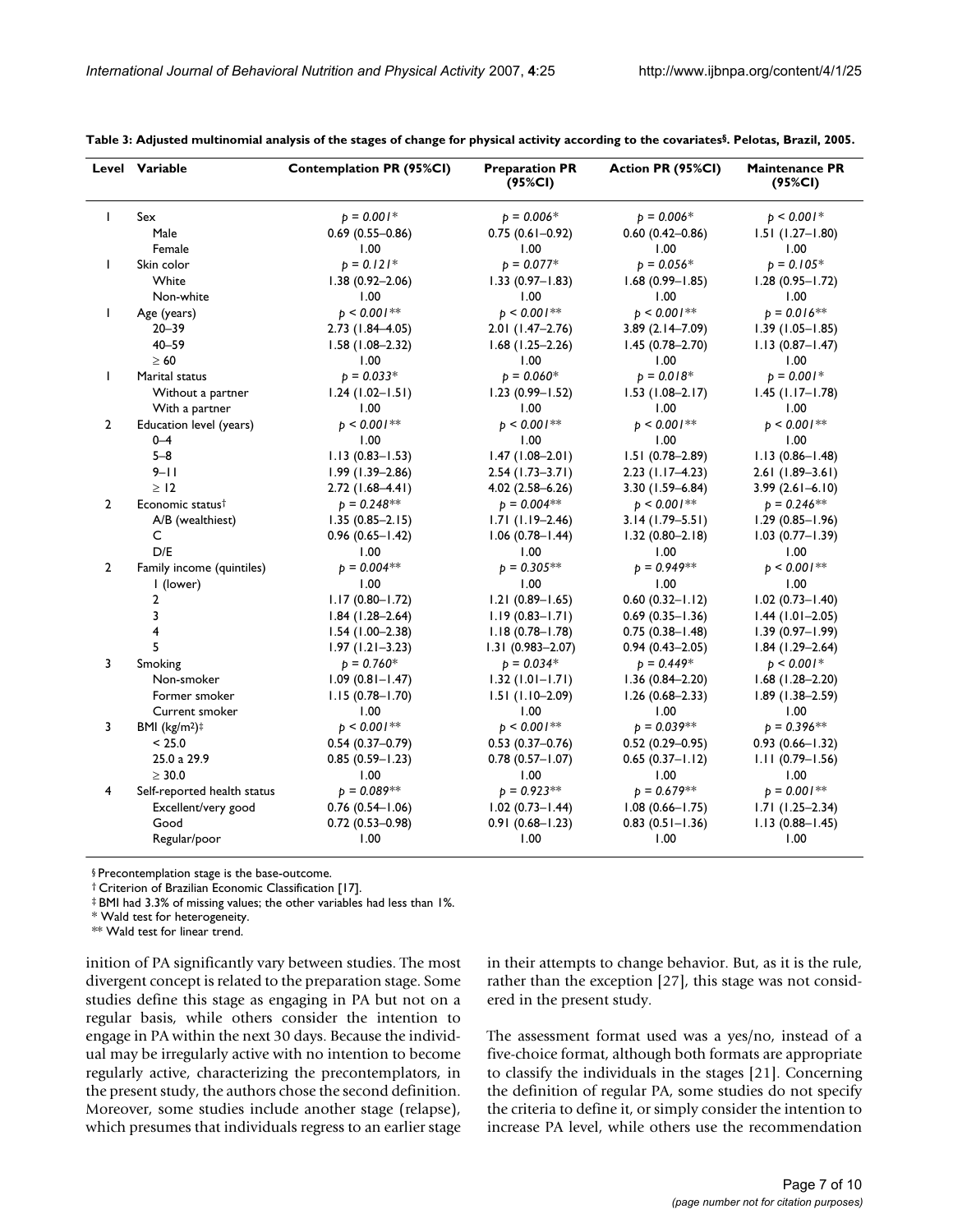that encourages 30 accumulated minutes of PA over the day [28]. The criterion of regular PA adopted in this study was in accordance to the recommendations of the American College of Sports Medicine (ACSM) to maintain cardiorespiratory fitness and body composition in adults [29]. Furthermore, it was the most frequent criterion adopted by studies included in a meta-analysis about this theme [20]. Besides, lifestyle PA may overestimate the prevalence of post-adoption stages and put fewer individuals into the pre-adoption stages [30].

Overall, 29.2% of the adults interviewed met the criterion to be physically active. This prevalence was higher than reported in other surveys conducted in Brazil [2,31], suggesting that the SoC algorithm overestimates the prevalence of PA, as corroborated by Marshall and Biddle [20]. This may be due to the more rigorous criteria adopted for PA in other investigations, and to the fact that more details are collected from PA questionnaires. Even so, many authors apply the SoC algorithm to evaluate the prevalence of PA because of its ease of administration and scoring.

Compared to a similar research, carried out among a representative sample of adults from the US, the prevalence of the precontemplation and the maintenance stage in the present study was respectively twice and one-half than that obtained by Laforge et al. [32]. However, the prevalence of the contemplation, preparation and action stages were very similar among these two researches. In general, the prevalence of precontemplation obtained in this study was markedly higher than in most studies in the literature, while the proportion of individuals in the maintenance stage was lower than that found in most investigations related to the SoC for PA in adults.

Regarding covariates, the association between the SoC for PA and sex was consistent with other investigations in which women were more frequently in the contemplation, preparation and action stages and less frequently in the maintenance stage, with no differences in the precontemplation stage, compared to men [11]. This finding demonstrates that although women are less active than men, they are more likely to adopt PA.

Skin color (non-white) was associated only with the precontemplation stage. Another study conducted among women from various racial/ethnic groups found that a higher proportion of black women were in the precontemplation stage, compared to white women [30]. It suggests that, besides being more sedentary, black individuals are usually less motivated to engage in PA.

The differences between marital status and the SoC for PA has been shown in other studies, indicating that the prevalence of the precontemplation stage is higher for those individuals with a partner, while the prevalence of individuals in the maintenance stage is higher for those without a partner [33].

The association between age and the SoC for PA tends to be divergent. Most studies found that the proportion of older individuals are higher in the precontemplation stage and lower in the maintenance stage [33]. In the present study, age was positively associated with the precontemplation stage, and showed an inverse association with the other stages in the multinomial analysis.

Economic status, family income and education level demonstrated a similar trend towards the SoC, indicating that those in higher socioeconomic status are more likely to adopt and maintain PA. However, few studies have examined the distribution of these variables across the SoC for PA, hindering comparisons between studies.

With regard to smoking, other investigations found that the proportion of current smokers are higher in the precontemplation stage and lower in the maintenance stage than for the non-smokers or former smokers [34]. In the present study, smokers were also less inclined to initiate and to maintain PA.

The results for BMI differ from previous researches that show a positive association with the precontemplation stage and a negative association with the maintenance stage [33]. In the present study, individuals with higher BMI were more likely to present intention to begin, and to have initiated PA in the last six months, suggesting that those above normal weight are more motivated to adopt PA. However, BMI was not associated with the maintenance of PA.

In relation to self-reported health status, the better the individuals perceived their own health, the more likely they were to maintain PA, even after adjusting for possible confounders. Only one research investigating the association of this variable with the SoC for PA was found, and showed consistent results with those of the present study [35]. Another investigation verified that the self-perceived quality of life increases across the SoC for PA [32].

A research investigating the predictors of PA adoption over four years in a community sample identified that the proportion of individuals who maintained PA was higher for those with higher income, more education, nonsmokers, and those who had lower BMI [36].

The findings of the present study have several implications for research and practice. It appoints that the individuals in the contemplation and preparation stages are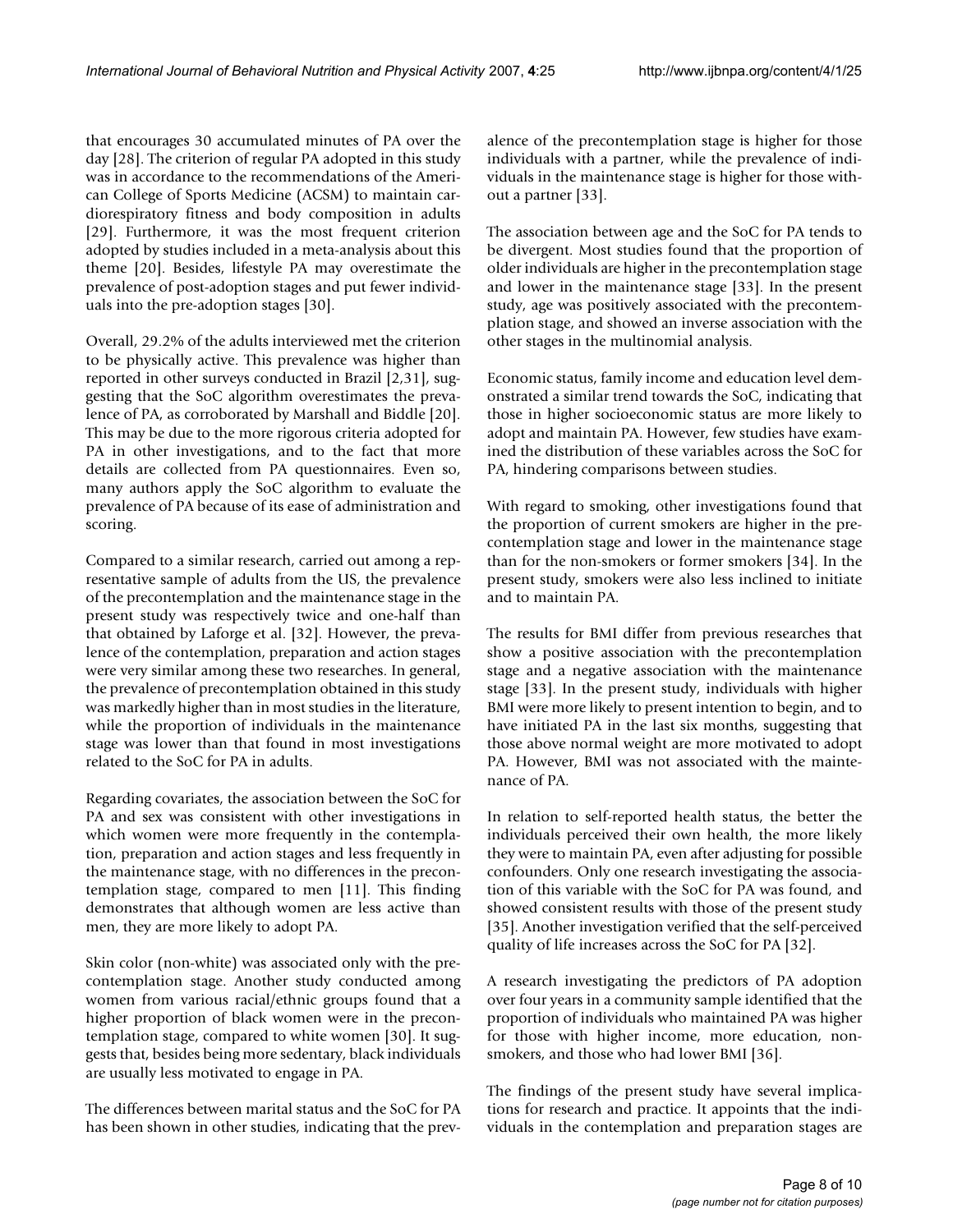more similar to those individuals in the action and maintenance stages than to those in the precontemplation stage. Another interesting finding is that the variables associated with a certain behavior are not necessarily the same of those associated with the change of the behavior. For example, although men were more active than women, women were more likely to adopt and initiate PA than men. Adding, obese individual were more motivated to engage in regular PA compared to non-obese individuals.

Then, the studies that classify individuals only as physically active or inactive may hide some important information, because in the cluster of inactive individuals there may be some individuals who intend to engage in PA and some who have no intention to this. In the same way, among those who are active, there are some individuals that engaged in PA recently, and are more likely to drop out, and other that have already incorporated the practice of PA in their lifestyle.

Therefore, when programming effective interventions regarding PA, it is necessary to know not only the current level of PA, but also time of engagement, intention and other factors associated with the adoption of PA. Classifying individuals according to the readiness for PA is important because not all are in a stage in which they intend to make changes in their behaviors. Furthermore, interventions aimed at individuals who are motivated to adopt a physically active behavior may not produce an effect in a large proportion of the population.

There is strong evidence that stage-matched interventions may have broad applicability in increasing PA levels and promoting more effective use of resources, rather than action-oriented interventions [37]. Though, the SoC could be moderators of the relationship between intervention and behavior [38]. Moreover, the SoC algorithm can be easily used by physicians in counseling patients, since most people visit physicians each year, and they may positively influence patient behavior [39].

Although a sedentary individual may not immediately become a physically active person following an intervention, prompting individuals to begin considering an increase in their PA level is an important public health achievement. The singular progression to a further SoC for PA may be conducive to a more favorable health profile [40]. Thus, interventions that do not necessarily produce higher PA levels among precontemplators or contemplators, but do lead individuals to the preparation stage can also be considered successful [8].

Concluding the discussion, it is important to point out that motivating people to adopt and maintain PA over time constitutes a public health challenge. It seems that interventions must consider the SoC for PA to be successful. Other studies are needed to identify environmental factors associated with the SoC for PA and to investigate the variables that mediate behavior change related to PA.

#### **Conclusion**

In summary, almost 40% of the adults from Southern Brazil are not engaged in PA and have no intention to do so in the next six months; about 30% were in the action or maintenance stage; and those intending to engage in PA (contemplation and preparation stages) represent the remaining 30%. The profile of those who are not engaged in PA but intend to do so is markedly more similar to those who are physically active than to those who are inactive and do not present intention to begin PA. Interventions to improve PA levels of the population should address mainly those people who are more resistant to adopt and to maintain PA, that are: the elderly, married, smokers and those with lower socioeconomic status.

## **Competing interests**

The author(s) declare that they have no competing interests.

#### **Authors' contributions**

SCD coordinated the fieldwork and performed the data analysis. DPG and MRD supervised all phases of the study. All authors were responsible for the writing and approval of the final version of the manuscript.

## **Additional material**

#### **Additional File 1**

*Stages of change for physical activity algorithm. Instrument proposed to evaluate the stages of change for physical activity in adults. English version of the instrument applied in this study to measure the stages of change for physical activity.*

Click here for file

[\[http://www.biomedcentral.com/content/supplementary/1479-](http://www.biomedcentral.com/content/supplementary/1479-5868-4-25-S1.pdf) 5868-4-25-S1.pdf]

#### **Acknowledgements**

This research was funded by the *Coordenação de Aperfeiçoamento de Pessoal de Nível Superior* (CAPES). The funding agency had no role in the study design, data collection, analyses, and interpretation of the findings or decision to submit the manuscript for publication. The authors would like to thank Aydin Nazmi, Cora L. Araújo, Felipe F. Reichert, João Luiz D. Bastos and Rodrigo S. Reis for their critical review of the paper.

#### **References**

1. U.S. Department of Health and Human Services: **Physical activity and health: a report of the surgeon general.** *Atlanta, GA: Center for Disease Control and Prevention, National Center for Chronic Disease Prevention and Health Promotion* 1996.